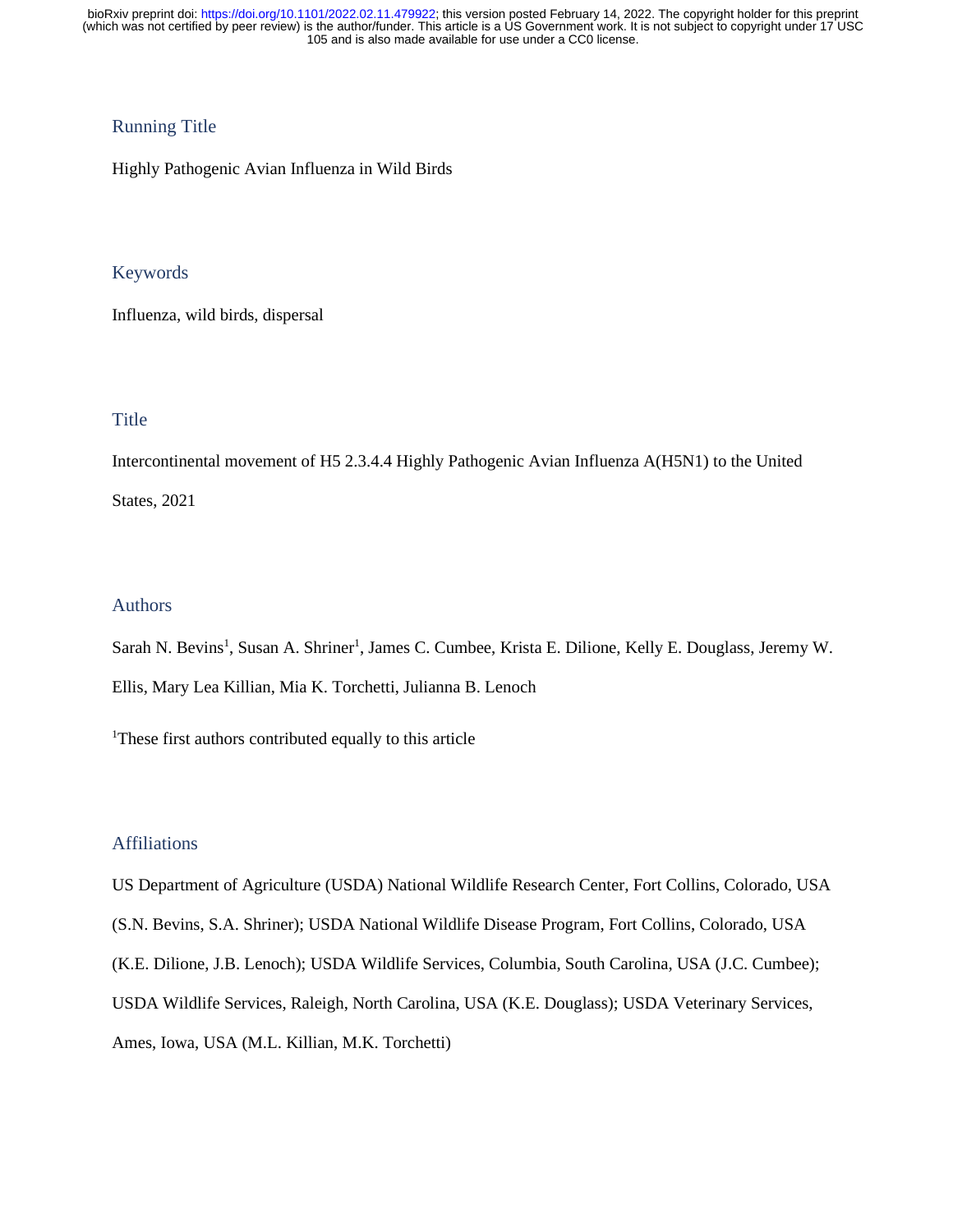## Abstract

Eurasian-origin highly pathogenic avian influenza A(H5N1) belonging to the Gs/GD lineage, clade 2.3.4.4b, was detected in two Atlantic states in wild waterfowl in the United States in January 2022. Bird banding data show widespread movement of waterfowl both within the Atlantic Flyway and between neighboring flyways and northern breeding grounds.

#### **Overview**

Influenza A viruses (IAV) have a worldwide distribution and wild birds are the primary wild reservoir. Many wild ducks in particular are often repeatedly exposed to and infected with IAVs with little to no sign of clinical disease (1), although highly pathogenic (HP) forms of the virus can sometimes cause morbidity and mortality in wild birds (2). Highly pathogenic lineage viruses first identified in 1996 (A/goose/Guangdong/1/1996 [Gs/GD],) have repeatedly spilled over from poultry to wild birds and subsequent emergence of HP Gs/GD clade 2.3.4.4 viruses has led to circulation of these viruses in wild birds and high morbidity and mortality outbreaks in poultry on multiple continents (3).

One way to better understand IAV movement on the landscape or to identify routes of introduction of novel IAVs is through wild bird band-recovery data (4). These data have been collected as part of waterfowl management and conservation efforts in North America since the 1920s (5). Spatial locations of where birds are banded and later recovered are recorded and archived, providing data on wild bird movement. For waterfowl, recoveries primarily occur through banded individuals being reported subsequent to hunter harvest.

Wild bird samples are routinely collected by the USDA APHIS WS National Wildlife Disease Program (NWDP, USFWS Permit # MB124992 0) and screened for IAV in conjunction with the National Animal Health Laboratory Network and with the National Veterinary Services Laboratories (Ames, Iowa, USA) as part of a targeted IAV surveillance program in wild birds. These surveillance data combined with bird band-recovery movement data can help inform poultry producers, researchers, and government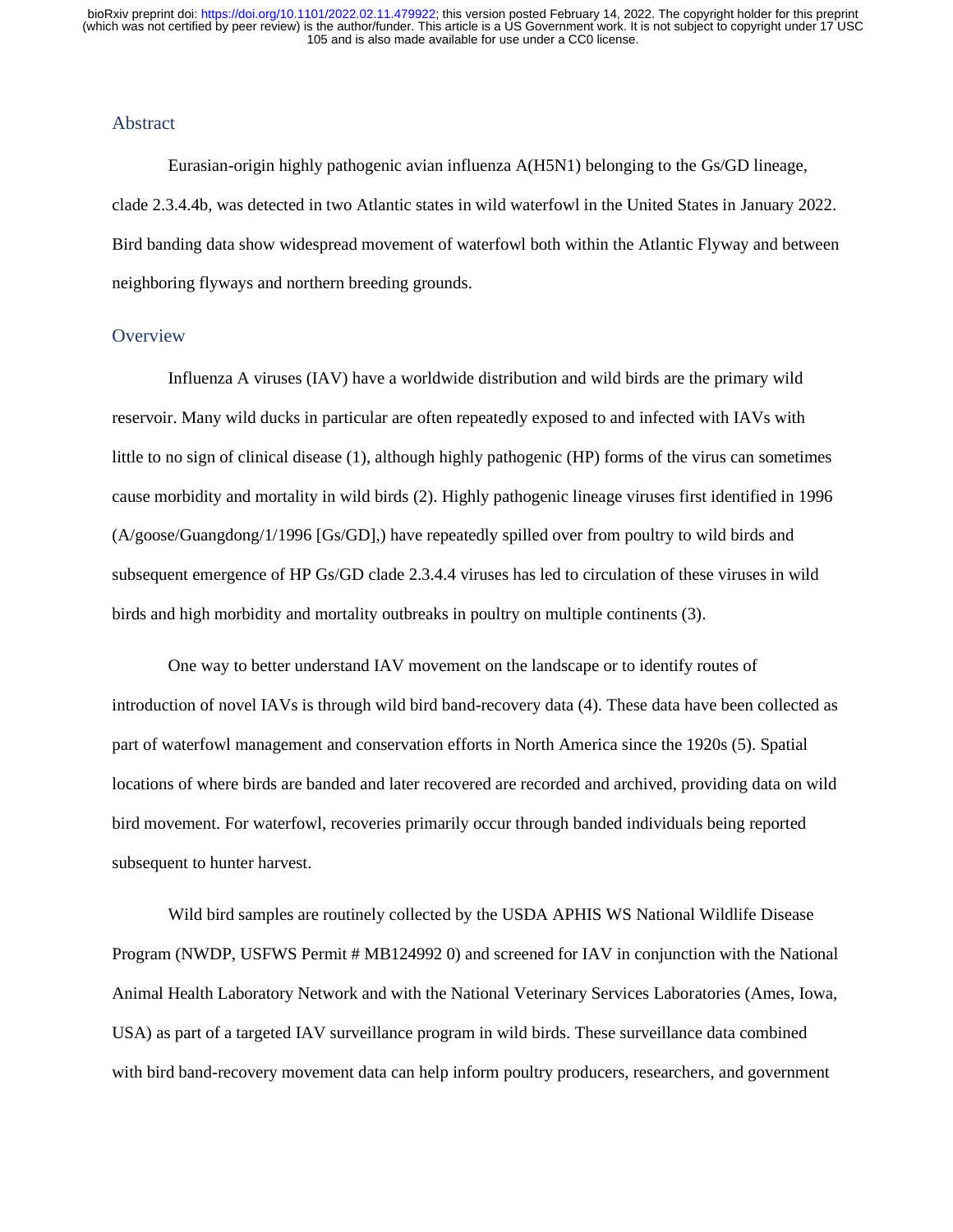agencies on IAV occurrence on the landscape; and findings in wild birds can act as an early warning system for spillover risk to poultry.

For these findings, IAV viral RNA from wild bird samples was amplified as previously described (6). Following amplification, cDNA libraries were generated for MiSeq using the Nextera XT DNA Sample Preparation Kit (Illumina) and the 500 cycle MiSeq Reagent Kit v2 (Illumina) according to manufacturer instructions. De novo and directed assembly of genome sequences was carried out using IRMA v 0.6.7 (7) followed by visual verification in DNAStar SeqMan v14. For phylogenetic analysis, sequences were downloaded from GISAID and aligned in Geneious 11.1.5 using MAFFT and trees were generated using RAxML.

North American Bird Banding Program data (8) were queried to find all records from 1960-2021 for 11 dabbling duck species targeted by the NWDP wild bird surveillance. Targeted species included American black duck (*Anas rubripes*), American green-winged teal (*Anas crecca carolinensis*), American wigeon (*Mareca americana*), blue-winged teal (*Spatula discors*), cinnamon teal (*Spatula cyanoptera*), gadwall (*Mareca strepera*), mallard (*Anas platyrhynchos*), mottled duck (*Anas fulvigula*), northern pintail (*Anas acuta*), northern shoveler (*Spatula clypeata*), and wood duck (*Aix sponsa*). Records for these species were then limited to only include birds that were either banded or encountered in North Carolina or South Carolina and at least one other state or province.

#### Results

As part of these routine surveillance efforts, in January 2022, HP Gs/GD lineage clade 2.3.4.4b H5N1 viruses were detected in multiple wild birds in North Carolina and South Carolina, USA (Figure 1). Genetic analyses demonstrate all virus segments are Eurasian origin (99.7-99.8% similar, Supplemental Information) and have high identity to December 2021 HP H5N1 findings in Newfoundland, Canada (9, Figure 1).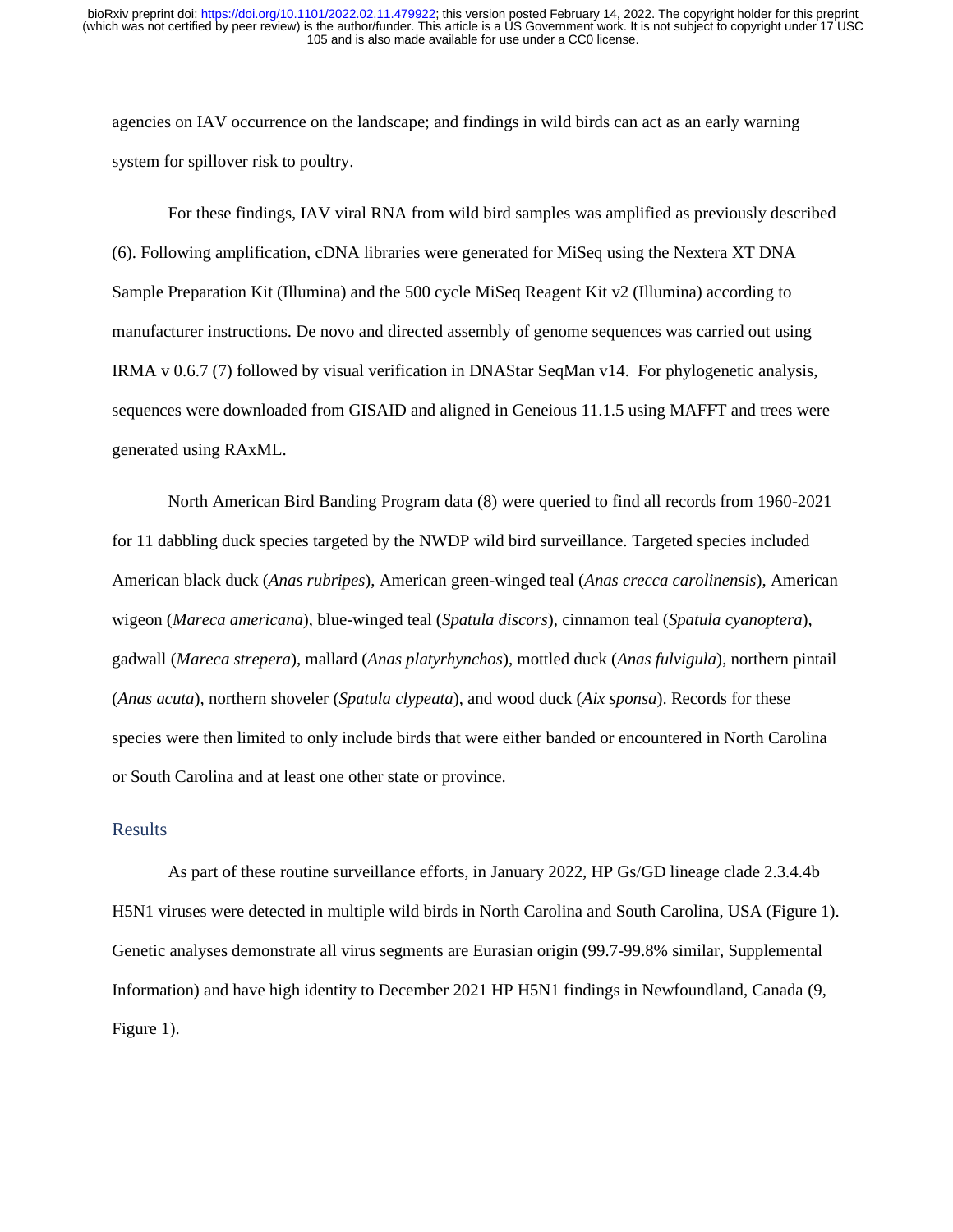The initial US detection was from a sample collected on December 30, 2021 from a wigeon in Colleton County, South Carolina (A/American\_wigeon/South\_Carolina/AH0195145/2021(H5N1), GISAID [https://www.gisaid.org] accession no. EPI\_ISL\_9869760). Immediately following this initial detection, there was an additional wild bird detection in South Carolina (A/bluewinged\_teal/South\_Carolina/AH0195150/2021(H5N1), GISAID accession no. EPI\_ISL\_9876777) and detections in neighboring North Carolina (Figure 1). Within six weeks there were 137 additional detections in wild birds, indicating high susceptibility to a novel virus and continued dispersal (Table). All birds were apparently healthy hunter harvested dabbling ducks. There was no detection of North American lineage IAV in any of these samples.

Analysis of North American Bird Banding Program data show broadscale movement of waterfowl throughout North America. Across 11 species of dabbling ducks targeted in surveillance sampling that were banded or encountered in North Carolina or South Carolina and subsequently or previously banded or encountered in another state or province, 64.7% of bird movements were within the Atlantic Flyway, 33.6% of analyzed species were encountered in both the Atlantic and the Mississippi Flyways, and 1.7% were encountered in both the Atlantic and Central Flyways (Figure 2).

#### **Conclusions**

While there had been intense focus on intercontinental movement of HP IAV from Asia to the North American Pacific Flyway (10), viral movement via the trans-Atlantic pathway has been less clear. Data reported here, in combination with the recent HP findings in Newfoundland, Canada (9), point to this being the first documented introduction of a Eurasian origin HP IAV into wild birds via the Atlantic Flyway of the US. The potential introduction pathway likely includes wild bird migratory routes from Northern Europe that overlap Arctic regions of North America, and then dispersal farther south into Canada and the US (11,12).

Band recovery data reveal a majority of dabbling ducks banded in the Atlantic Flyway are also recovered in the Atlantic Flyway, reinforcing the predominance of within flyway movement (13);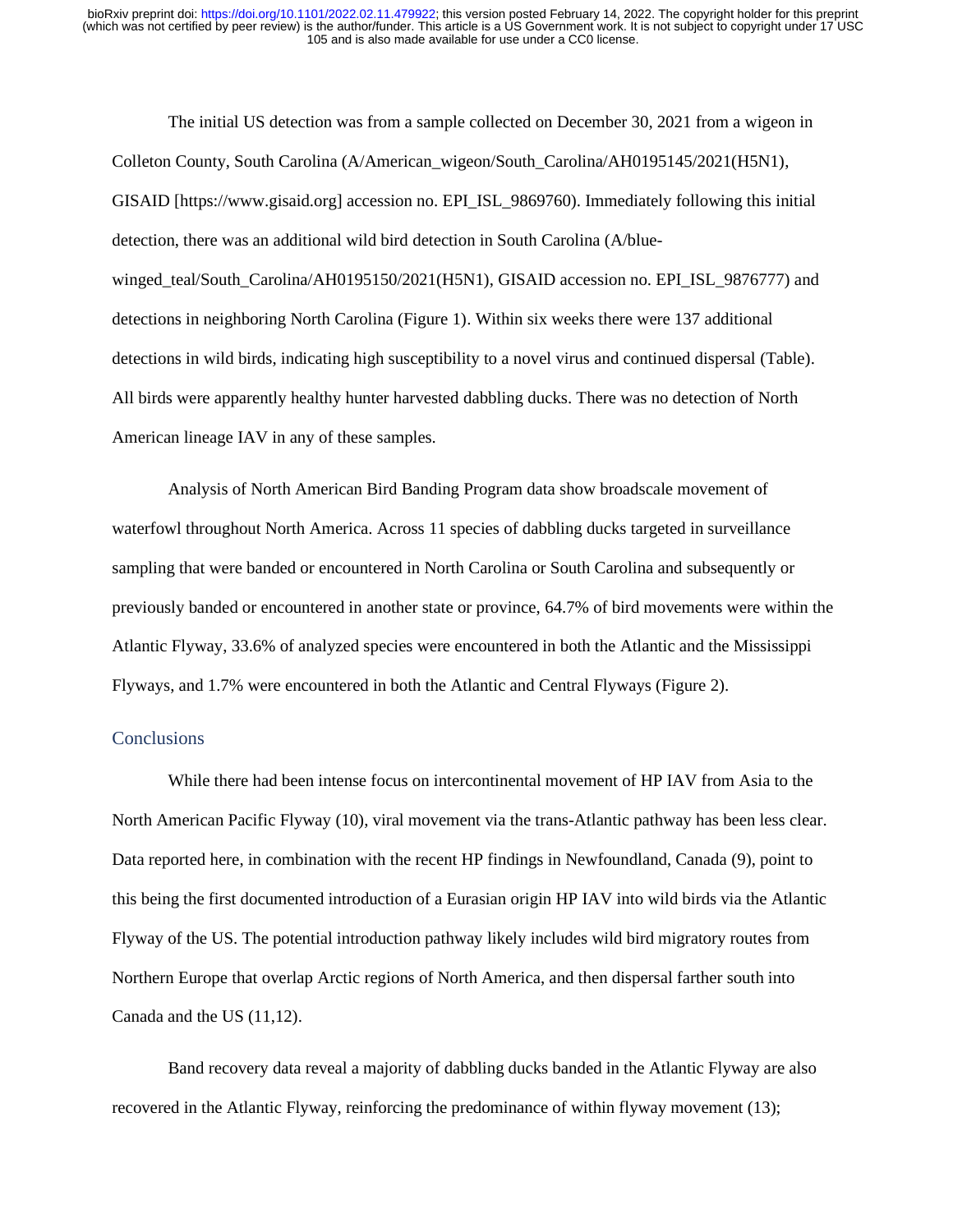however, data also reveal routine movement to other flyways, providing a potential mechanism of wider spread dispersal of the virus in North American waterfowl. In addition, the sequence data indicate that these viruses cluster closely with viruses found in Western Europe during the spring of 2021 (Figure 1, Supplementary Information), offering the possibility that these viruses are already in multiple locations in North America. Additional detections in wild birds suggest these 2.3.4.4b H5 viruses continue to be transmitted (Table S1, Supplemental Information) and further dispersal may be seen once waterfowl begin migration to summer breeding areas.

Many previous HP findings in wild birds have been tied to repeated spillover of the viruses from domestic birds, which is where mutations to high pathogenicity primarily occur; however, in some cases, Gs/Gd lineage viruses now appear to be maintained in wild bird populations (14). This potential adaption of HP IAV to wild birds highlights the importance of continued wild bird surveillance in the future. In addition, these findings demonstrate that targeted IAV surveillance in wild bird populations can detect newly introduced or emergent IAV viruses prior to spillover to domestic poultry. Advanced warnings from wild bird surveillance allow poultry producers to consider altering biosecurity in the face of increased IAV risk and also help inform zoonotic disease potential (15).

#### Acknowledgements

We thank Wildlife Services employees and collaborators at state wildlife agencies for contributing wildlife sampling expertise to this large-scale effort. We also thank the staff at state and federal agency laboratories and at the Canadian Food Inspection Agency that contributed to this study. Funding provided by U.S. Department of Agriculture, Animal Plant Health Inspection Service.

#### Disclaimer

Any use of trade, firm, or product names is for descriptive purposes only and does not imply endorsement by the US Government.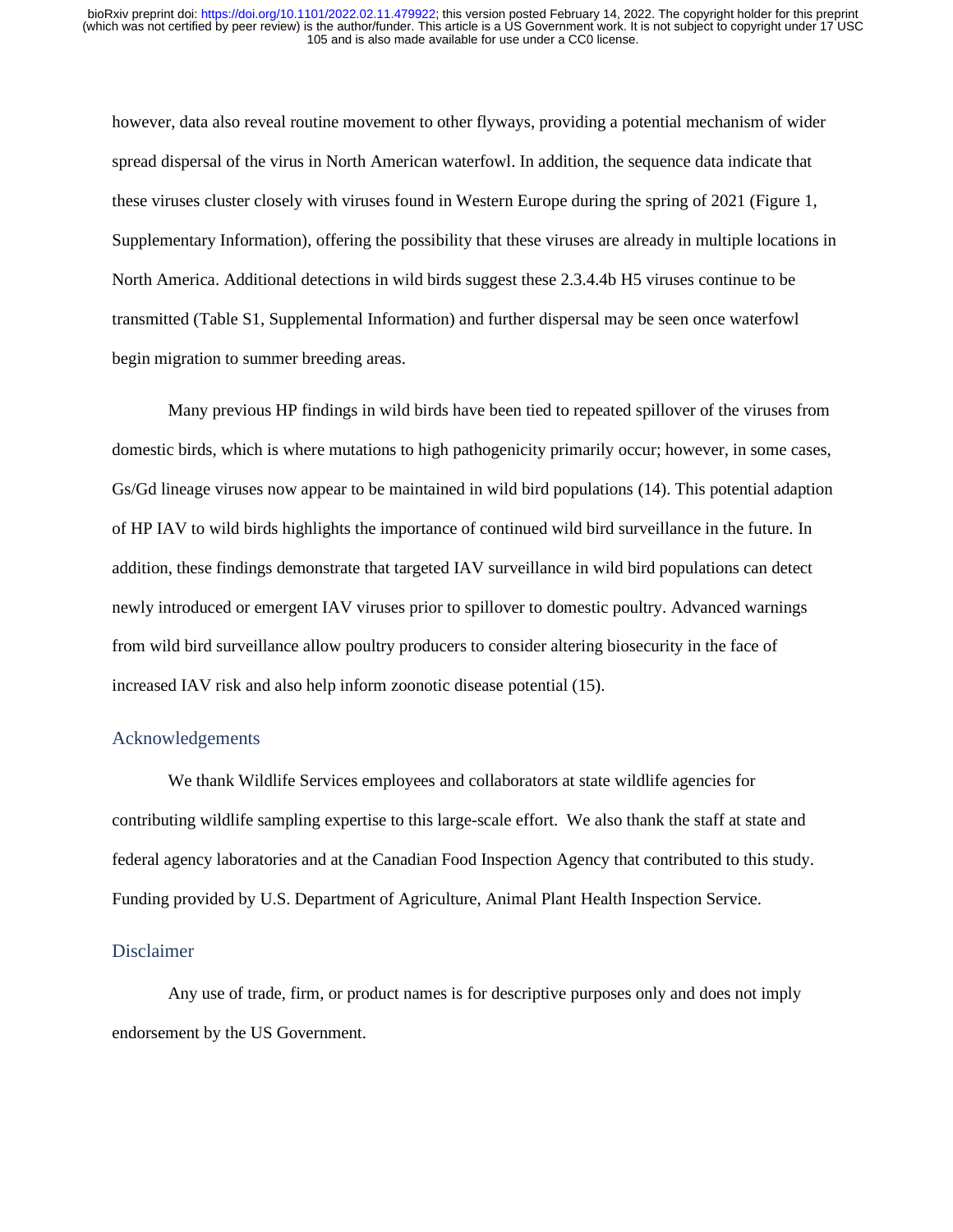## Biographical Sketch

Dr. Bevins and Dr. Shriner are Research Scientists at the USDA APHIS WS National Wildlife

Research Center who work on pathogen emergence from wild animals.

Address for Correspondence

Sarah Bevins

National Wildlife Research Center

4101 Laporte Ave, Fort Collins, CO, 80521, USA

## References

- 1. Webster R, Bean W, Gorman O, Chambers T, Kawaoka Y. Evolution and ecology of influenza A viruses. Microbiol Rev. 1992;56:152–79.
- 2. Pantin-Jackwood MJ, Costa-Hurtado M, Shepherd E, DeJesus E, Smith D, Spackman E, et al. Pathogenicity and Transmission of H5 and H7 Highly Pathogenic Avian Influenza Viruses in Mallards. Schultz-Cherry S, editor. J Virol. 2016 Nov;90(21):9967–82.
- 3. Verhagen JH, Fouchier RAM, Lewis N. Highly Pathogenic Avian Influenza Viruses at the Wild– Domestic Bird Interface in Europe: Future Directions for Research and Surveillance. Viruses. 2021 Jan 30;13(2):212.
- 4. Franklin AB, Bevins SN, Ellis JW, Miller RS, Shriner SA, Root JJ, et al. Predicting the initial spread of novel Asian origin influenza A viruses in the continental USA by wild waterfowl. Transbound Emerg Dis. 2019 Mar;66(2):705–14.
- 5. Tautin J, Metras L, Smith G. Large-scale studies of marked birds in North America. Bird Study. 1999 Jan;46(sup1):S271–8.
- 6. Crossley BM, Rejmanek D, Baroch J, Stanton JB, Young KT, Killian ML, et al. Nanopore sequencing as a rapid tool for identification and pathotyping of avian influenza A viruses. J Vet Diagn Invest. 2021 Mar;33(2):253–60.
- 7. Shepard SS, Meno S, Bahl J, Wilson MM, Barnes J, Neuhaus E. Viral deep sequencing needs an adaptive approach: IRMA, the iterative refinement meta-assembler. BMC Genomics. 2016 Dec;17(1):708.
- 8. Celis-Murillo A, Malorodova M, Nakash E. North American Bird Banding Program Dataset 1960- 2021. U.S. Geological Survey; 2021 [cited 2022 Jan 29]. Available from: https://www.sciencebase.gov/catalog/item/613f75d7d34e1449c5d35c77
- 9. Caliendo V, Lewis NS, Pohlmann A, Baillie SR, Banyard AC, Beer M, et al. Transatlantic spread of highly pathogenic avian influenza H5N1 by wild birds from Europe to North America in 2021. 2022 Jan. Available from: http://biorxiv.org/lookup/doi/10.1101/2022.01.13.476155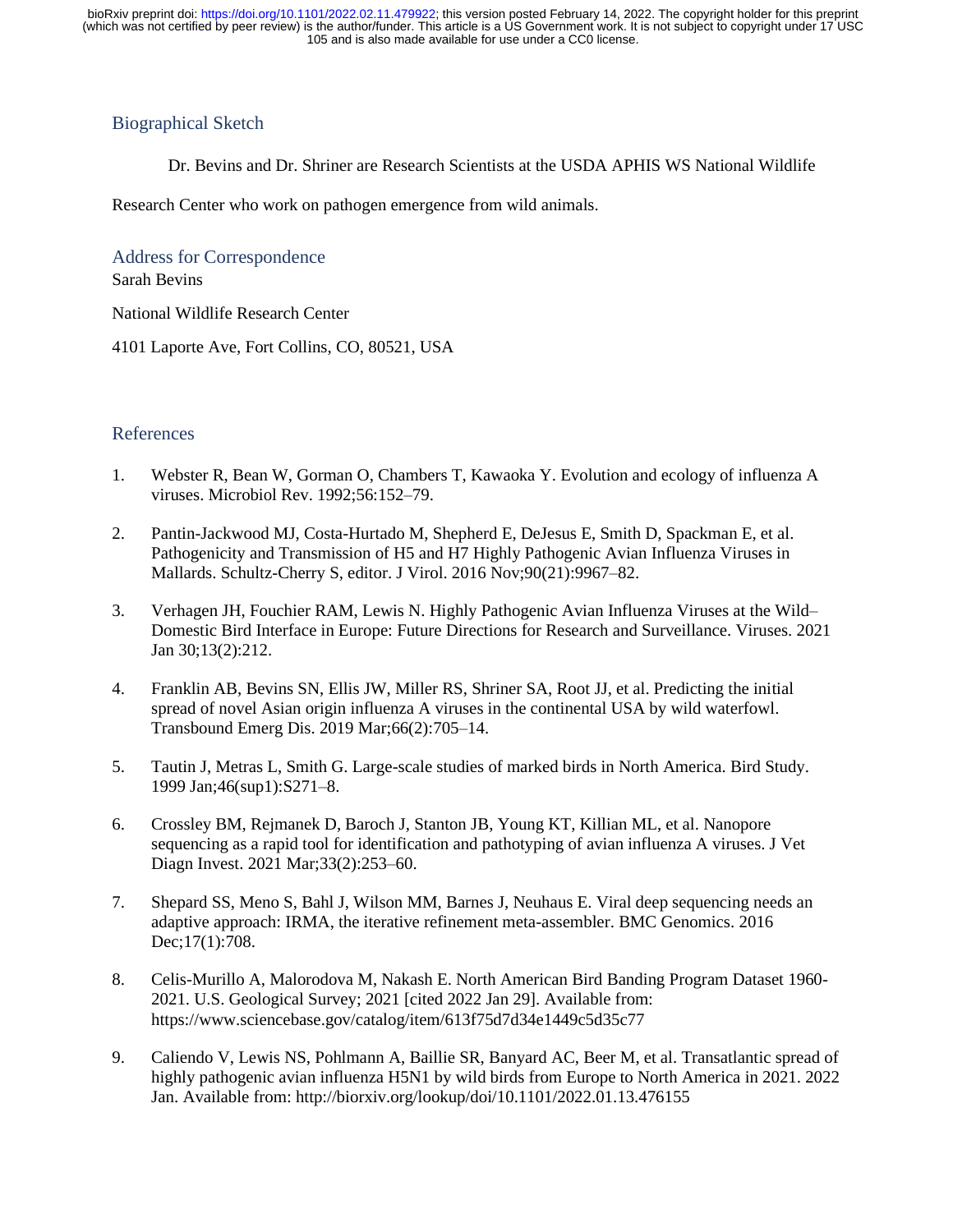- 10. Lee DH, Torchetti MK, Winker K, Ip HS, Song CS, Swayne DE. Intercontinental Spread of Asianorigin H5N8 to North America through Beringia by Migratory Birds. Journal of Virology. 2015;89(12):6521–4.
- 11. Dusek RJ, Hallgrimsson GT, Ip HS, Jónsson JE, Sreevatsan S, Nashold SW, et al. North Atlantic Migratory Bird Flyways Provide Routes for Intercontinental Movement of Avian Influenza Viruses. PLoS ONE. 2014;9(3):e92075.
- 12. Gass J. Global dissemination of Influenza A virus is driven by wild bird migration through arctic and subarctic zones [Internet]. Preprints; 2022 Feb. Available from: https://www.authorea.com/users/455861/articles/553097-global-dissemination-of-influenza-a-virusis-driven-by-wild-bird-migration-through-arctic-and-subarcticzones?commit=4e60ff02a4c001a0f311fcd9b49a4ab01f3b5714
- 13. Li L, Bowman AS, DeLiberto TJ, Killian ML, Krauss S, Nolting JM, et al. Genetic Evidence Supports Sporadic and Independent Introductions of Subtype H5 Low-Pathogenic Avian Influenza A Viruses from Wild Birds to Domestic Poultry in North America. Journal of Virology. 2018;92(19). Available from: http://jvi.asm.org/content/92/19/e00913-18.abstract
- 14. Caliendo V, Leijten L, van de Bildt M, Germeraad E, Fouchier RAM, Beerens N, et al. Tropism of Highly Pathogenic Avian Influenza H5 Viruses from the 2020/2021 Epizootic in Wild Ducks and Geese. Viruses. 2022 Jan 28;14(2):280.
- 15. Oliver I, Roberts J, Brown CS, Byrne AM, Mellon D, Hansen RD, et al. A case of avian influenza A(H5N1) in England, January 2022. Eurosurveillance. 2022 Feb 3 [cited 2022 Feb 8];27(5). Available from: https://www.eurosurveillance.org/content/10.2807/1560- 7917.ES.2022.27.5.2200061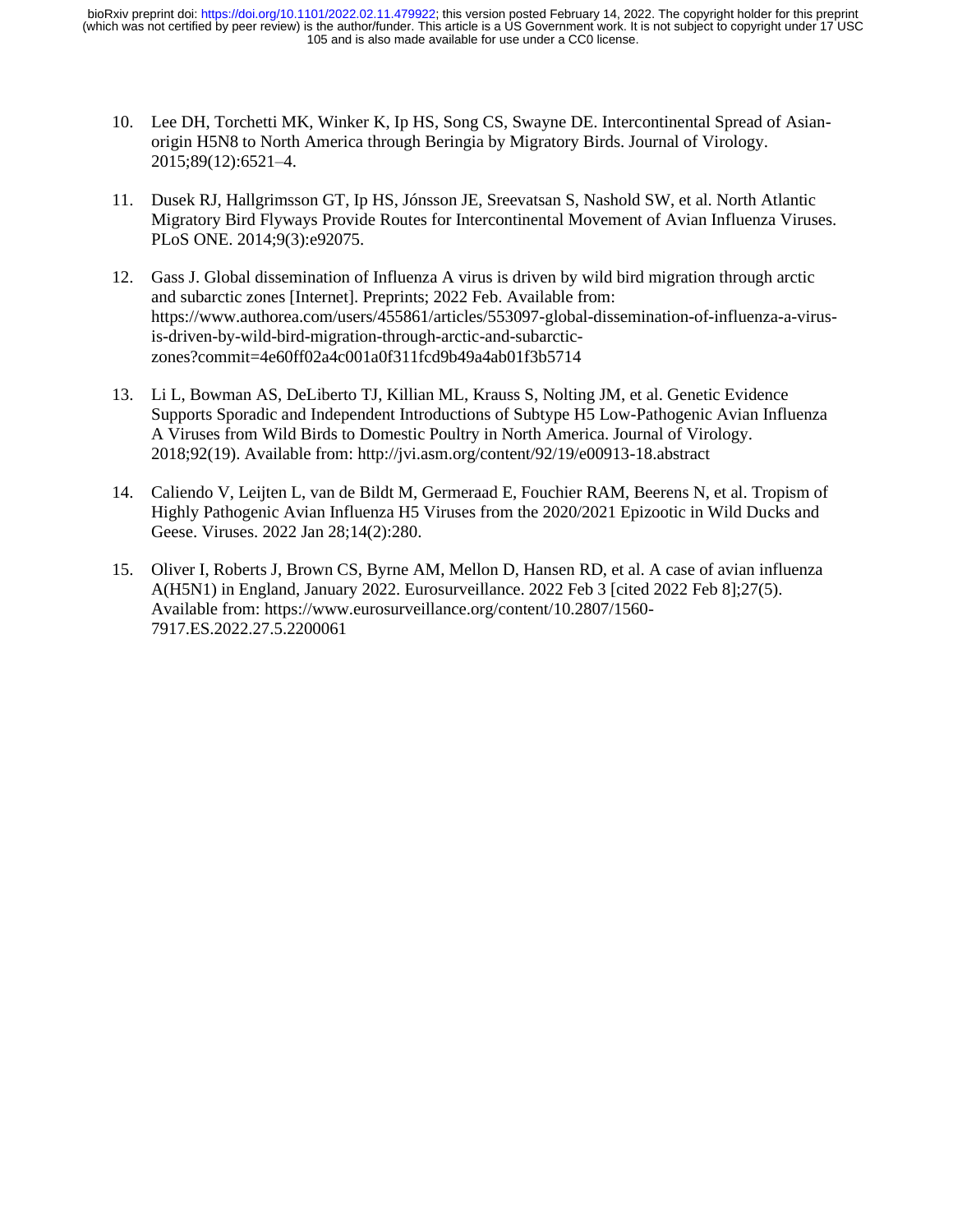Table

| <b>State</b>            | Wild bird species          | Number of Clade 2.3.4.4. |
|-------------------------|----------------------------|--------------------------|
|                         |                            | <b>HP IAV Detections</b> |
| <b>South Carolina</b>   | American wigeon            | $\overline{7}$           |
|                         | Blue-winged teal           | 9                        |
|                         | Gadwall                    | $\overline{7}$           |
|                         | Northern shoveler          | $\mathbf{1}$             |
| <b>North Carolina</b>   | American green-winged teal | 9                        |
|                         | Northern shoveler          | 3                        |
|                         | American wigeon            | 51                       |
|                         | Gadwall                    | 15                       |
|                         | Mallard                    | $\overline{4}$           |
|                         | Northern pintail           | 3                        |
|                         | Wood duck                  | $\mathbf{1}$             |
| <b>Virginia</b>         | American green-winged teal | $\overline{2}$           |
|                         | Mallard                    | 1                        |
| Florida                 | Blue-winged teal           | $\overline{2}$           |
| <b>Delaware</b>         | American wigeon            | $\mathbf{1}$             |
|                         | Northern shoveler          | $\overline{2}$           |
| <b>New Hampshire</b>    | Mallard                    | 20                       |
| <b>Total Detections</b> |                            | 138                      |

Table: The first detection of clade 2.3.4.4 HP IAV in the US was from a wild bird sampled on 30 December 2021. Within six weeks there were 137 additional detections in wild bids.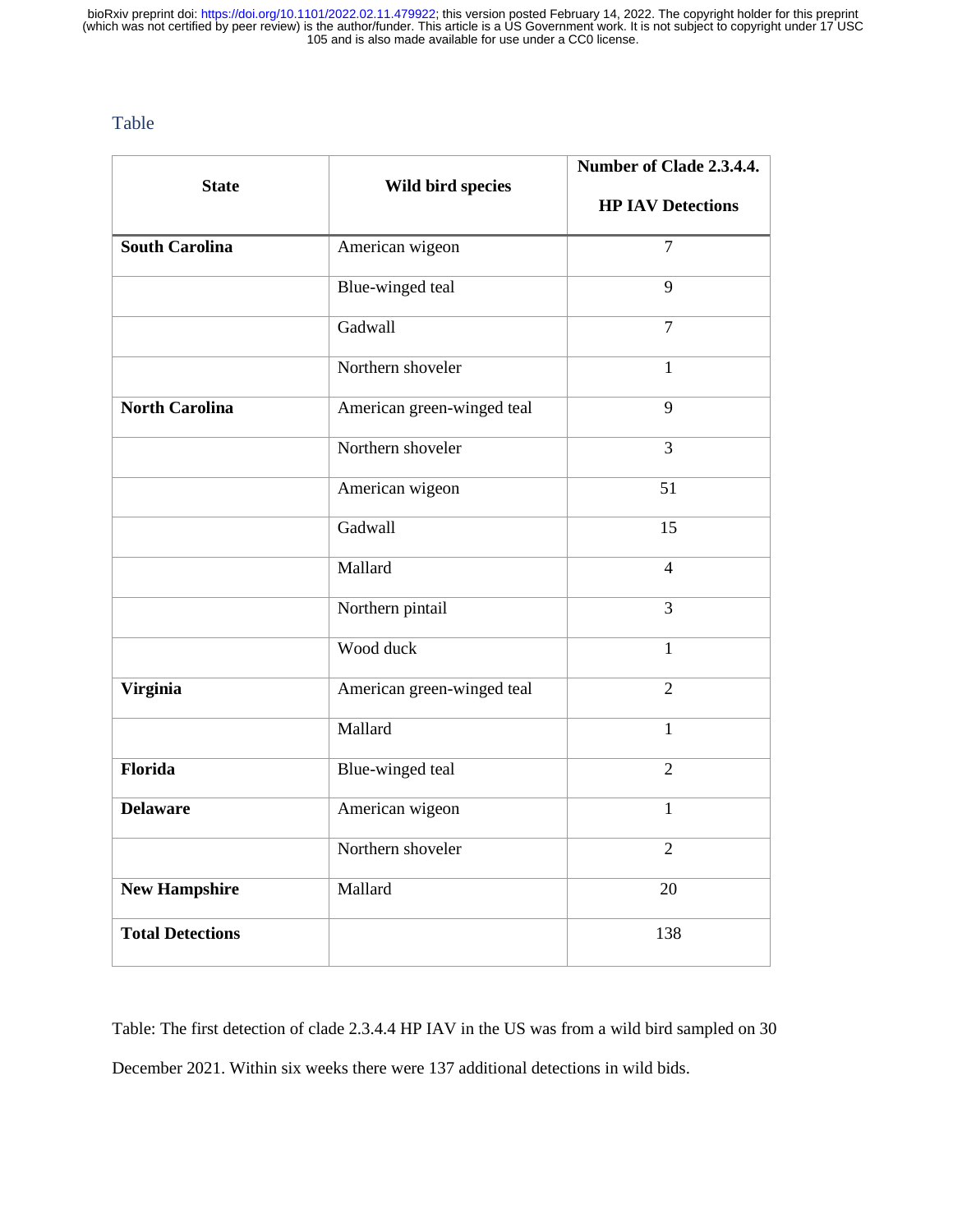# Figure Legends

1. Maximum-likelihood phylogenic analysis of the hemagglutinin (HA) gene segment of the first set of wild bird isolates sequenced. Scale bars indicate average nucleotide substitutions per site. Outbreak viruses in red, closest virus detected in Newfoundland, Canada in blue.

2. Map of dabbling duck movements to and from North Carolina and South Carolina to other states or provinces. Data are based on North American Bird Banding Program data collected between 1960-2021. Color intensities represent the number of movements detected between a given state or province and North Carolina or South Carolina. Lines are positioned at the centroid of a given state or province. Bold border lines represent the administrative migratory bird flyways (from West to East: Pacific Flyway, Central Flyway, Mississippi Flyway, and Atlantic Flyway).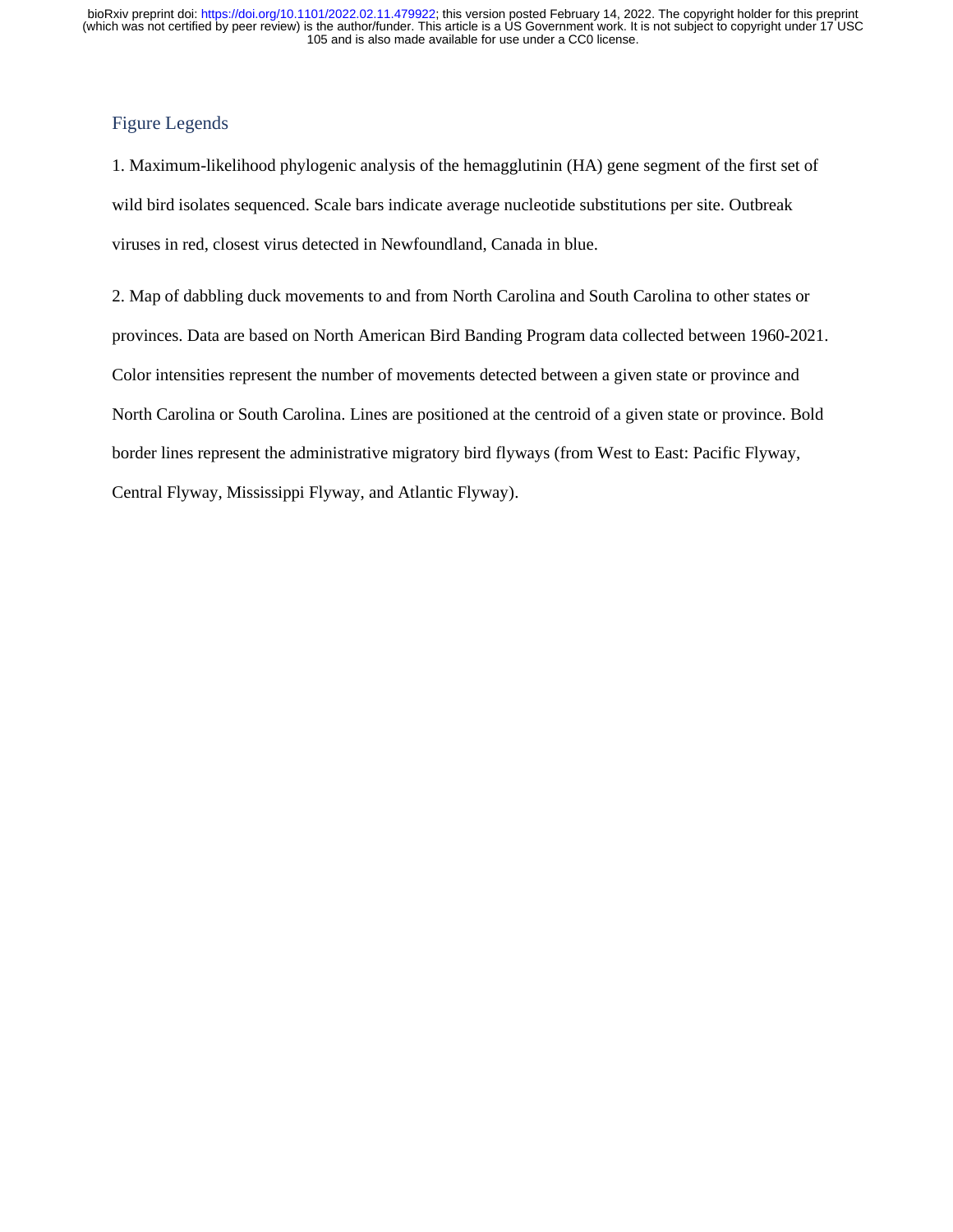$0.02\,$